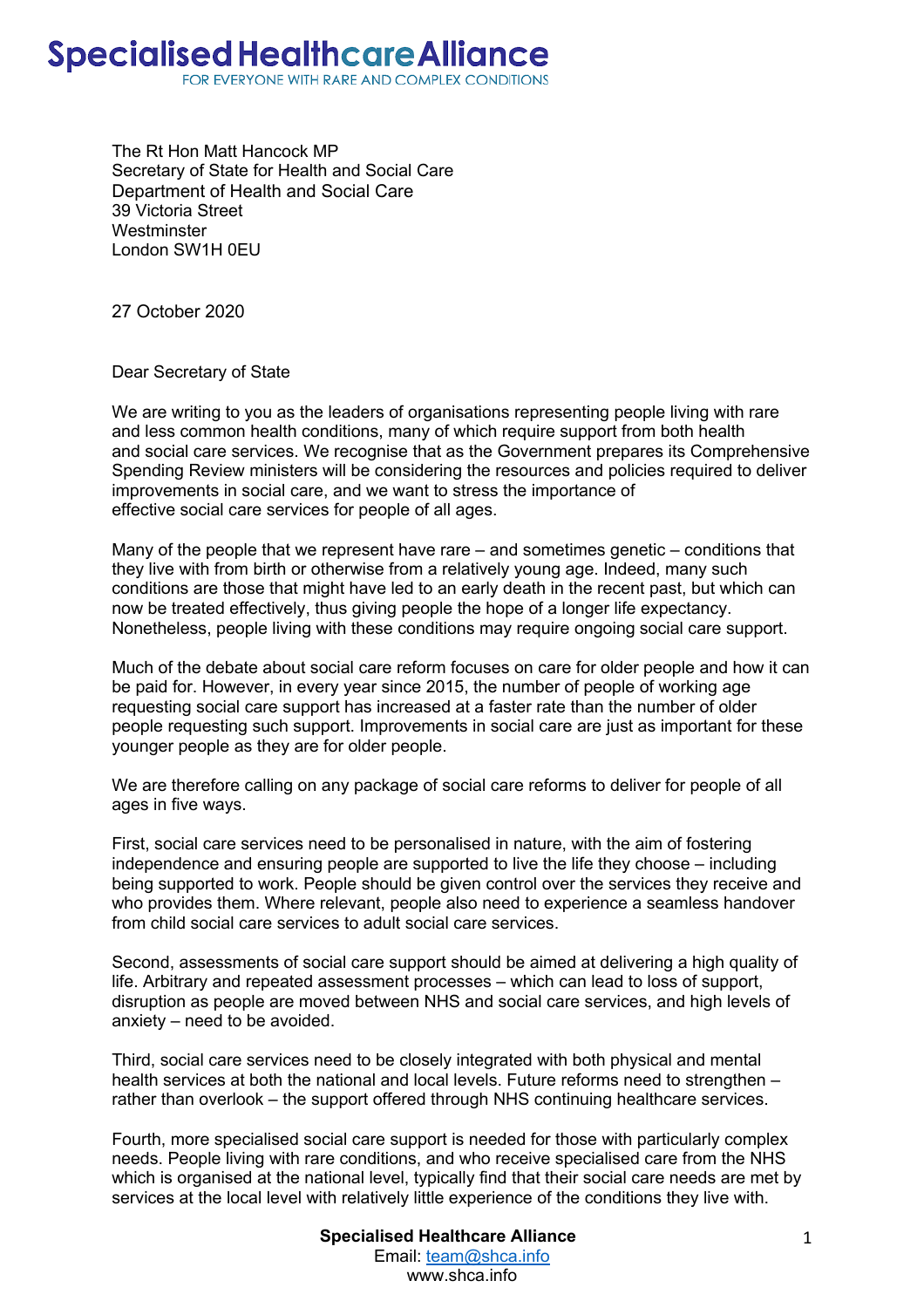Although important and welcome steps are being taken at the local level to join together NHS and social care – particularly for older people – people with rare health conditions often receive nationally-organised NHS services with underdeveloped links to social care services.

Finally, social care services need to be both properly resourced and financed fairly. This means restoring social care quality and access levels to those last seen in 2009 (which the King's Fund and Health Foundation estimate requires £8 billion a year), and further meeting the growing demands for social care from both younger and older people by investment in more capacity. It also means that reforms which help people meet the costs of social care should be available to all, regardless of their age, and regardless of whether they receive social care in residential care or in their own homes.

We hope that the Government takes the steps we are calling for to deliver effective social care services for people of all ages.

Yours sincerely,

*Lord Sharkey, Chair, Specialised Healthcare Alliance Baroness Wheeler, Vice Chair, Specialised Healthcare Alliance Baroness Chisholm, Vice Chair, Specialised Healthcare Alliance*

*Amanda Batten, CEO of Contact and Chair, Disabled Children's Partnership Amanda Mortensen, Chief Executive, Batten Disease Family Association Andrea Brown, Chief Executive, National Kidney Federation Ann Chivers, Chief Executive, Alström Syndrome UK Anne Keatley Clarke, CEO, Children's Heart Federation Arlene Smyth, Executive Officer, Turner Syndrome Support Society UK Bob Stevens, Group Chief Executive, MPS Society Catherine Woodhead, CEO, Muscular Dystrophy UK Chris Bradshaw, Chair, The Dystonia Society Chris James, Director of External Affairs, Motor Neurone Disease Association Clive Smith, Chair, The Haemophilia Society Dr Charlotte Augst, Chief Executive, National Voices Dr Iain Armstrong, Chair PHA UK Gemma Cornwell, Head of Fundraising and Communications, Scleroderma & Raynaud's UK Georgina Carr, CEO, The Neurological Alliance Georgina Morton, Chairperson, ArchAngel MLD Trust Heidi Travis, CEO, Sue Ryder John James OBE, Chief Executive, Sickle Cell Society Karen Walker, CEO, Multiple System Atrophy Trust Laura Szutowicz, CEO, HAE UK Lisa Gagliani MBE, Interim Chief Executive, Genetic Disorders UK Louise Fish, Chief Executive, Tuberous Sclerosis Association Lucy Watson, Chair, The Patients Association Lynne Regent, CEO, Anaphylaxis Campaign Maria Piggin, Chair, PNH Support Nick Moberly, CEO, The Multiple Sclerosis Society Nick Sireau, Chair and CEO, AKU Society Nik Hartley OBE, Chief Executive Officer, Spinal Injuries Association Patricia Osborne, Chief Executive, Brittle Bone Society Paul Bristow MP, Chief Executive, Kidney Care UK Professor Lesley Kavi, Trustee and Chair, PoTS UK Richard Hall, Co-Founder, Liver4Life Robert Dalgleish, Chairman, Fanconi Hope Charitable Trust*

**Specialised Healthcare Alliance**

Email: team@shca.info www.shca.info